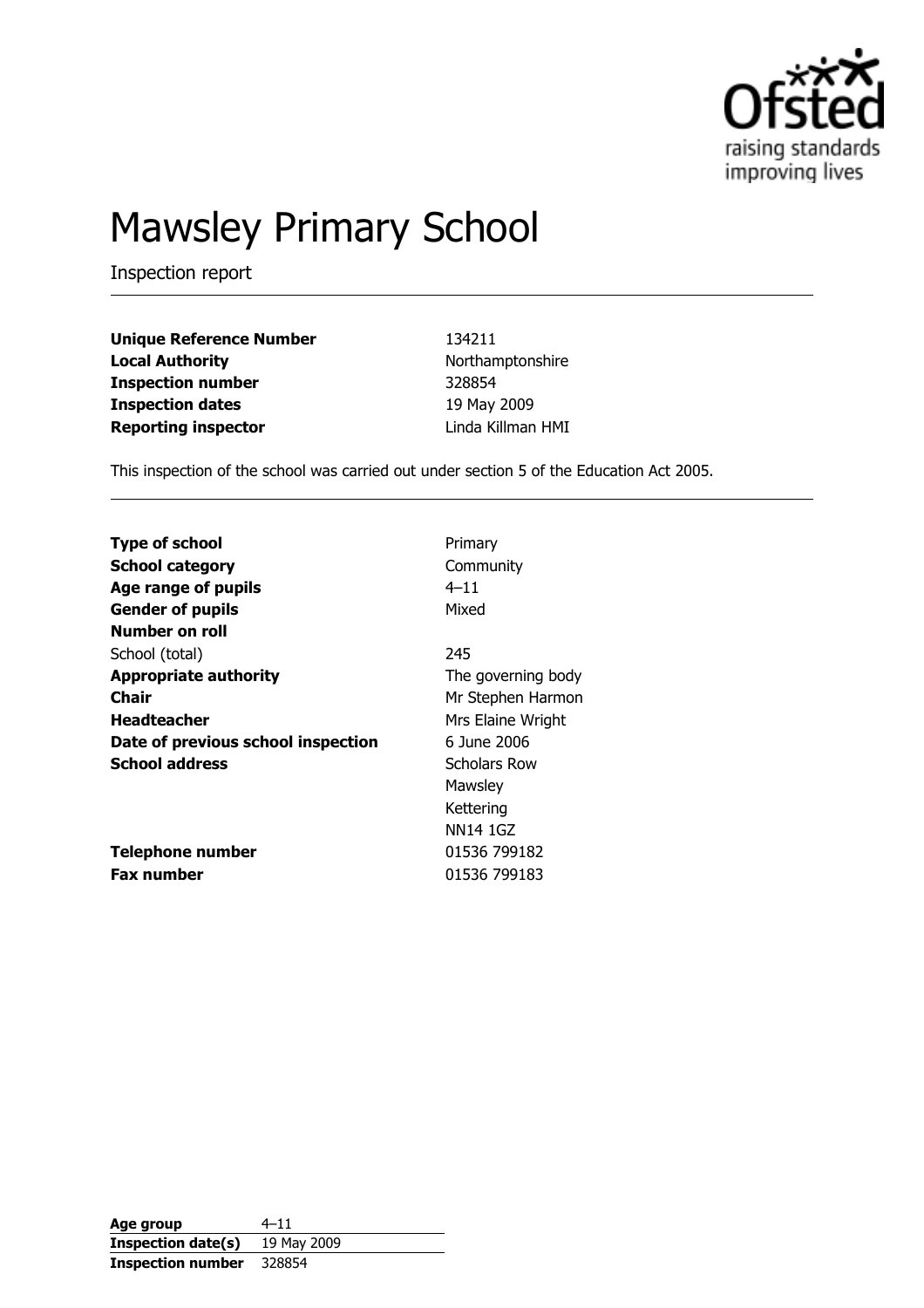#### © Crown copyright 2009

#### Website: www.ofsted.gov.uk

This document may be reproduced in whole or in part for non-commercial educational purposes, provided that the information quoted is reproduced without adaptation and the source and date of publication are stated.

Further copies of this report are obtainable from the school. Under the Education Act 2005, the school must provide a copy of this report free of charge to certain categories of people. A charge not exceeding the full cost of reproduction may be made for any other copies supplied.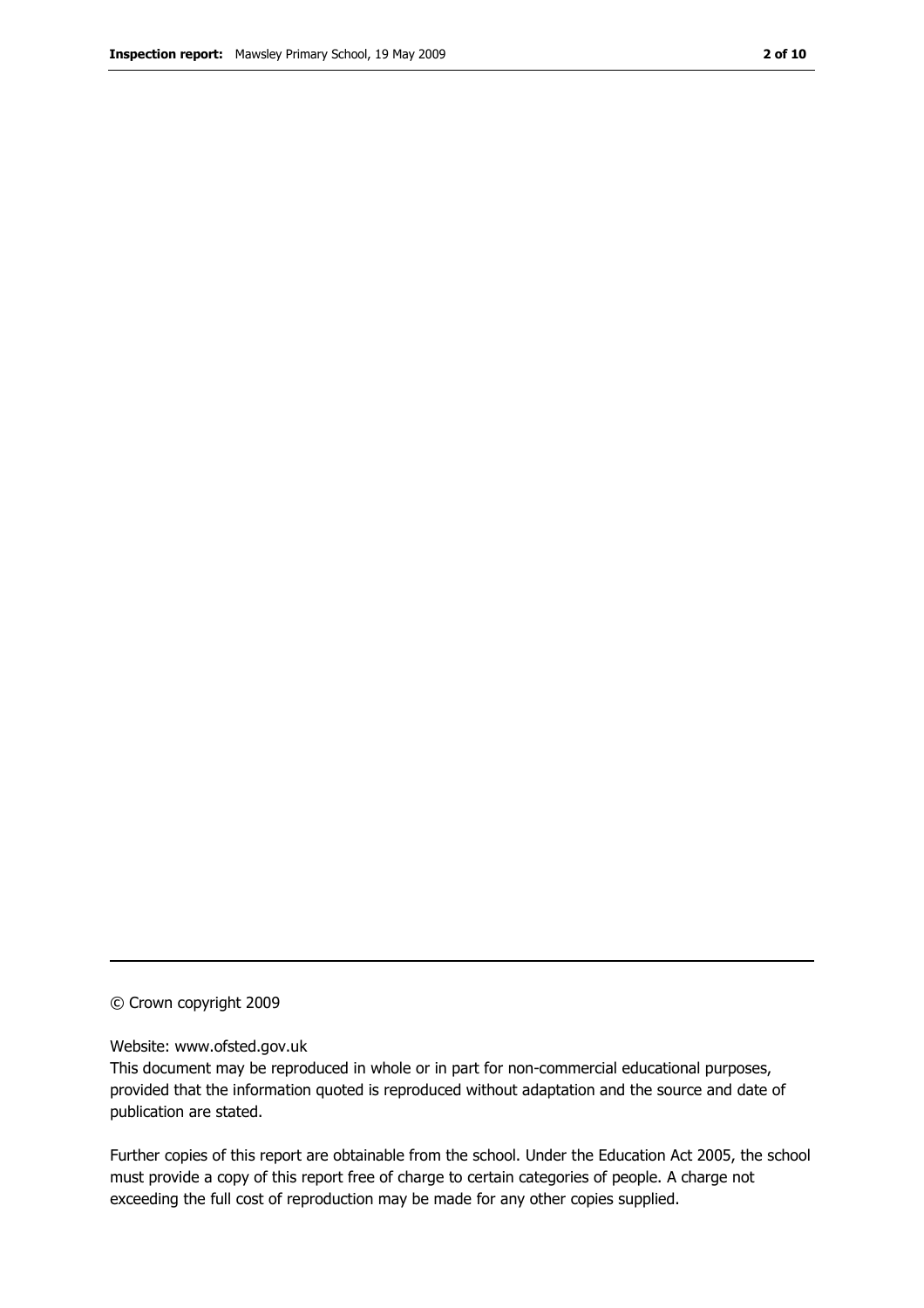## Introduction

The inspection was carried out by one of Her Majesty's Inspectors and one additional inspector, who evaluated the overall effectiveness of the school and investigated the following:

- the impact of the school's initiatives to improve pupils' achievement in mathematics
- **EXECT** aspects of pupils' personal development and well-being, especially the way their cultural development is promoted
- the features of the curriculum that have a particular impact on pupils' achievement.

Evidence was gathered from assessment data; the school's records and documents; parents' responses to the inspection questionnaire; observation of the school at work; scrutiny of pupils' work; and discussions with staff, governors and pupils. Other aspects of the school's work were not investigated in detail, but the inspectors found no evidence to suggest that the school's own assessments, as given in its selfevaluation, were not justified, and these have been included where appropriate in this report.

## Description of the school

This average-sized school is situated in an expanding development of new-build housing. The proportion of pupils joining the school mid-year is well above average. The school reorganises classes each year to meet the demand of growing numbers, and some pupils are taught in mixed-age classes. The majority of pupils are White British. Very few pupils are eligible for free school meals and the proportion with learning difficulties and/or disabilities is well below average. On entry to the Early Years Foundation Stage, children's skills are broadly as expected for their age. The school has achieved the national Activemark award and Healthy School status.

## Key for inspection grades

| Grade 1 | Outstanding  |
|---------|--------------|
| Grade 2 | Good         |
| Grade 3 | Satisfactory |
| Grade 4 | Inadequate   |
|         |              |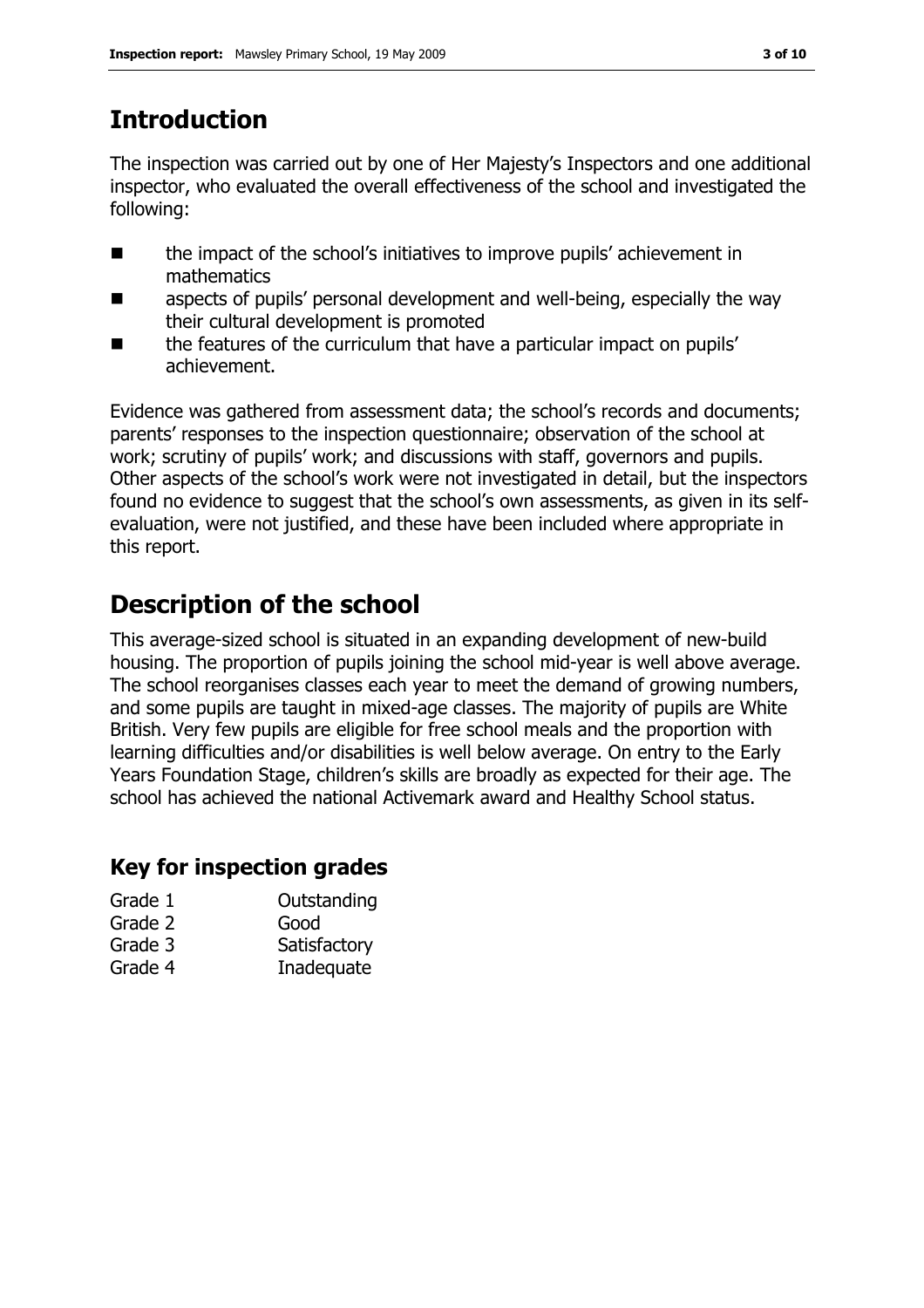## Overall effectiveness of the school Grade: 2

In five years, from a greenfield site, this school has flourished as a thriving, popular and inclusive school providing good – and in some respects, outstanding – education and care for its pupils. The journey to reach this point has been challenging. The school has adapted and been reorganised on an annual basis to accommodate growing numbers of pupils arriving as new houses are released for purchase. This has been managed excellently by the headteacher, who, supported by a hardworking and skilful team of professionals, has secured pupils' good achievement. This is captured succinctly by a pupil, who commented, 'We have gone through an amazing journey. Our teachers really believe in us.'

Throughout the school pupils' personal development is excellent and a significant strength. The pupils speak passionately and enthusiastically about their learning, which they enjoy enormously. They work and play harmoniously, demonstrating exemplary behaviour and manners. Some train as play leaders to organise games on the playground at lunch time, act as playground friends or actively participate as school councillors. The whole school is involved in a plethora of voluntary and fundraising activities that enable pupils to make an outstanding contribution to communities close to home and abroad. Pupils have an excellent understanding of how to live healthy lifestyles. They feel extremely safe and secure, having high levels of confidence in the adults working with them. The school has effective systems in place to promote good attendance. Nonetheless, a small minority of parents take their children out of school for holidays in term time and this adversely affects learning. Pupils' spiritual, moral, social and cultural development is outstanding. In the last inspection report cultural development was an identified weakness, but it is now an overwhelming strength. Good links with other schools in Northampton and abroad promote pupils' awareness and understanding of diversity in faith, culture and differences in socio-economic backgrounds. This, as well as the good skills they develop in literacy, numeracy, and information and communication technology, prepares them well for future life in modern society.

The school's outstanding curriculum ensures that there is always something for pupils to look forward to. In many ways it is at the cutting edge of effective curricular design. For example, the introduction of 'Brain Boost Friday' develops pupils' thinking skills and creativity whilst they explore, for example, car design, film making, business and finance. The schemes of work developed industriously by the teaching staff are tailor-made to excite and engage all learners. They ensure that pupils learn everything they should through the relevant and exciting range of wellplanned opportunities provided. Before, during and after school, pupils benefit from an exemplary range of clubs covering a wide spectrum of interests. Pupils participate in many residential trips and visits to places of interest from a very early age. This extends their life experiences and contributes to their passion for learning.

Pupils' achievement is good, regardless of their different starting points. From Reception to Year 2 they make rapid progress as a result of good quality teaching, and most pupils reach exceptionally high standards in reading, writing and mathematics. Standards in Key Stage 2 are currently above average in English and science and broadly average in mathematics, but this is largely because a significant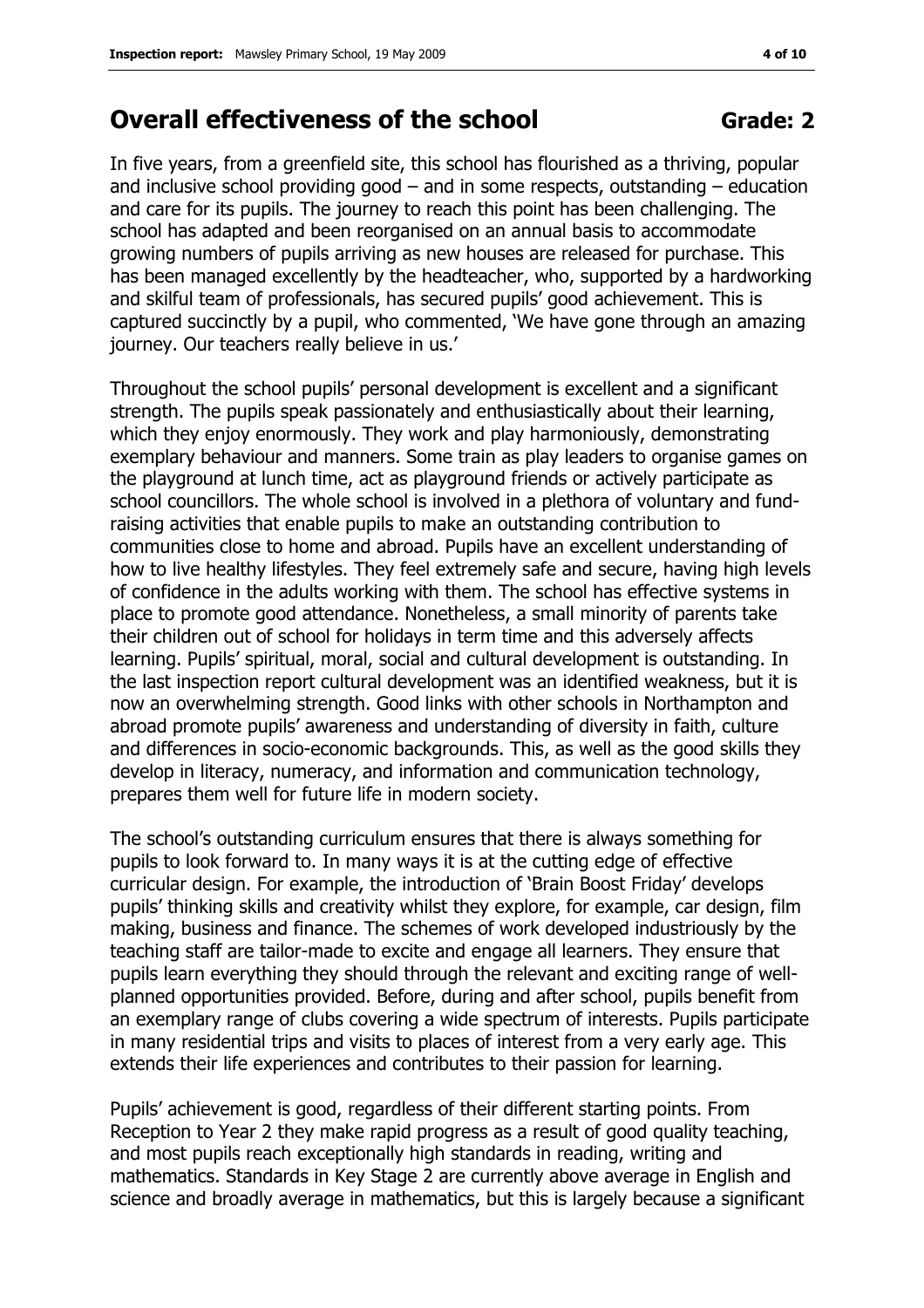proportion of these pupils joined the school part-way through Key Stage 2. The outstanding curriculum provides them with plentiful opportunities to practise their literacy skills extensively in all subjects and they gain ground quickly. In mathematics, the impact of high mobility is most evident as some arrive with particular gaps in their mathematical knowledge and understanding. The school has taken targeted, restorative action. For example, pupils in mixed-age classes are now taught mathematics in ability groups and there has been a whole-school drive to improve pupils' understanding of multiplication and division. There is tangible evidence of improvement in the proportions of pupils now exceeding expected progress, but this has yet to translate into significant gains in results in mathematics in the national tests.

Teaching is good in nearly all respects. Lesson planning is linked to a current assessment of pupils' prior learning and takes learners' differing needs into account. Teaching is inspiring with excellent use of practical activities that place learning in context, deepening pupils' understanding. For example, in a mathematics lesson the classroom was transformed into a pizzeria restaurant where pupils took on the role of chefs using real pizzas to explore equivalent fractions. Pupils benefit from good guidance and support in lessons, although sometimes there is too much adult intervention and this holds pupils back from taking responsibility, using their initiative and develop as independent learners. Nonetheless, in all lessons seen, the majority made good progress. Pupils know their targets and enjoy achieving them. The quality of marking to signpost improvement is inconsistent. Pupils' well-being is always fully taken into account, monitored closely and sensitively supported.

The driving force behind the school's successful short history is the high level of ambition for the school, communicated by the headteacher in pursuit of the highest standards. Morale is high and runs through the school's success at all levels. Progress since the last inspection is impressive with steadily rising standards and significant improvement on development points. Growing pupil numbers have generated new opportunities for staff at senior leadership level, and they are beginning to share the load in strategic planning for school improvement. Copious amounts of data on pupils' progress are regularly gathered by a range of staff, but as yet they are not arranged coherently so that progress over time can be effectively monitored and evaluated. Governors are well informed, receive regular training and are avid supporters of the school. Safeguarding regulations are fully met and health and safety checks are regular. The school provides good value for money and the school's leaders and managers provide good capacity for sustained improvement.

#### Effectiveness of the Early Years Foundation Stage Grade: 2

All the Early Years Foundation Stage requirements are fully met and arrangements for pupils' welfare and safety are excellent. Provision is good because the lead teacher knows how young children learn best. From broadly typical starting points the children make good progress and thoroughly enjoy learning, reaching above average standards by the time they move into Year 1. Throughout the year staff keep a watchful eye on children's progress and use this information to carefully plan the next steps in their learning. Records are meticulously kept and parents receive regular updates with evidence of their child's achievements in the six areas of learning. Parents are actively involved in the children's learning, identifying their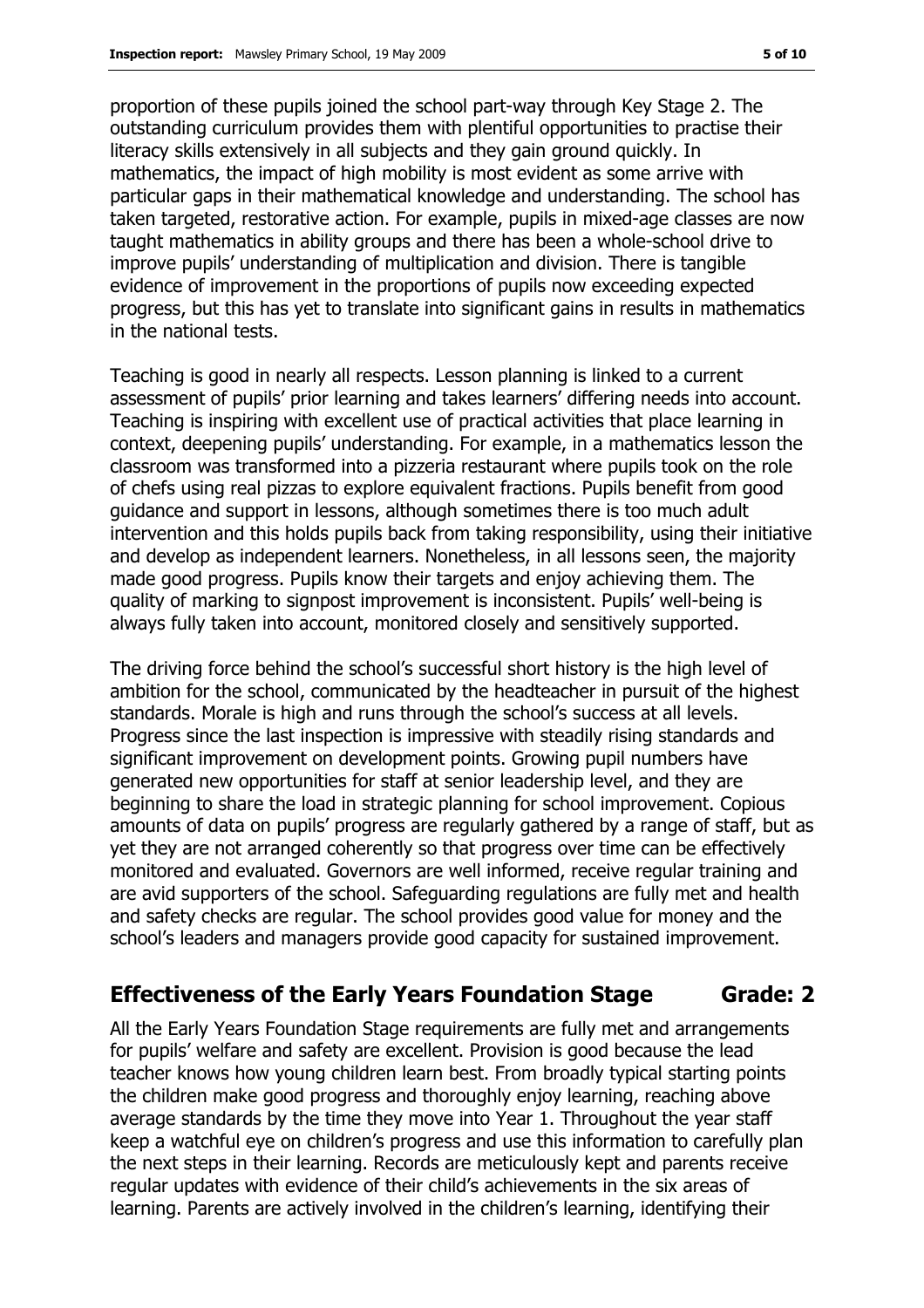child's achievements beyond school, and reading with them regularly. Children's proficiency in writing and their obvious delight in story writing are very impressive. This is because the teaching of phonics (letter sounds) is effective and children use their knowledge extremely confidently to build words independently. This high level of independence is not always matched in some creative activities, where opportunities for children to freely explore tools and materials, take risks and make choices are limited. For example, in making art, the children are inclined to follow an adult's lead. This constrains opportunity for creativity and originality. There is a broad range of well-designed indoor play activities for children to choose from, ranging from computer software to role play areas that encourage fantasy and make-believe play. Nonetheless, some activities do not always provide sufficient range to tempt both girls and boys and encourage mixed-gender play. Outdoor play has improved significantly since the last inspection and is now challenging and full of exciting activities, including weaving, digging, climbing and using wheeled toys to try on a variety of surfaces.

#### What the school should do to improve further

- Develop an effective and accessible tracking system to monitor and evaluate pupils' progress over time.
- Develop pupils' confidence to learn independently in lessons by encouraging them to do as much as they can for themselves, whilst exercising prudent and timely adult support and intervention.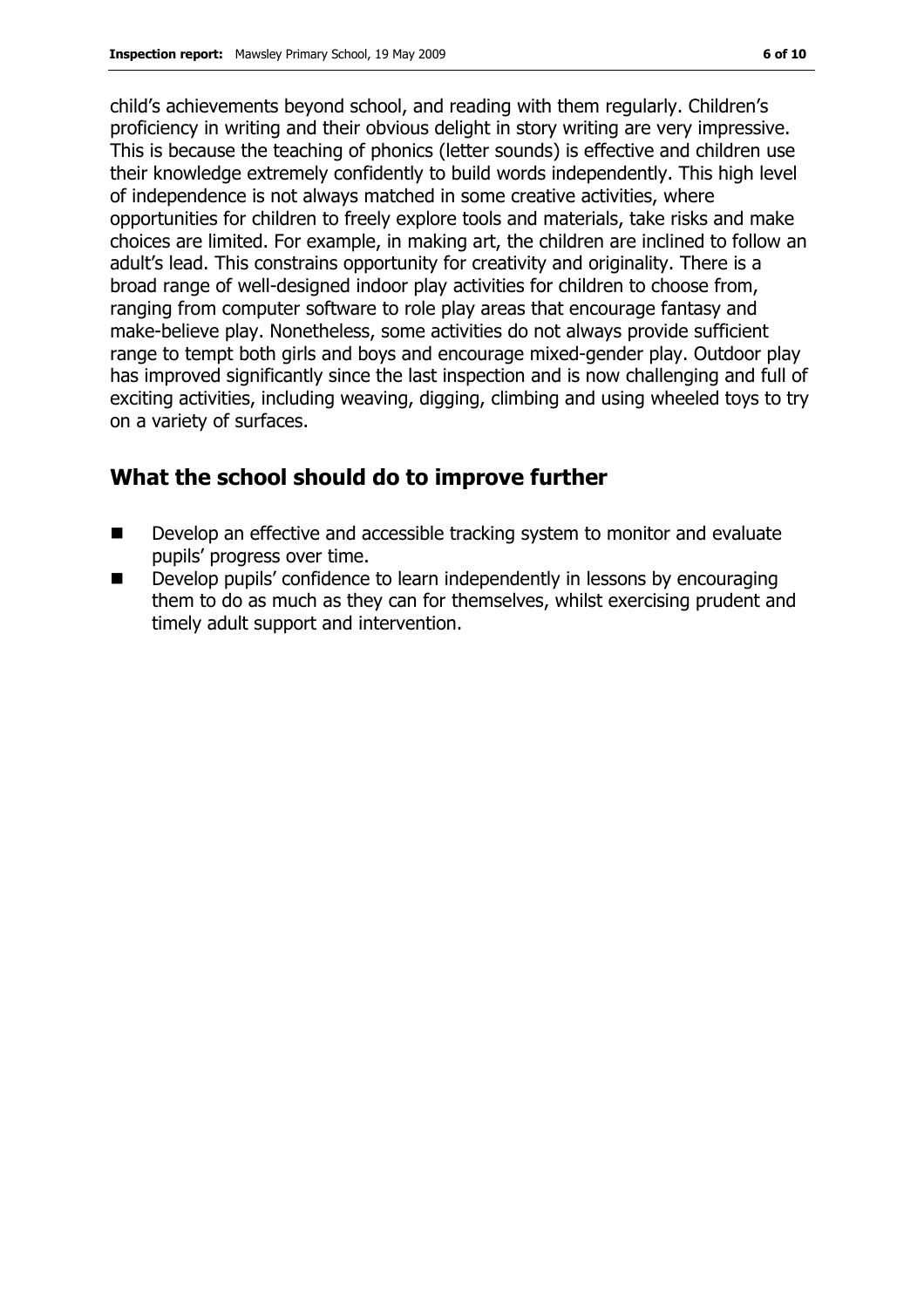Any complaints about the inspection or the report should be made following the procedures set out in the guidance 'Complaining about inspections', which is available from Ofsted's website: www.ofsted.gov.uk.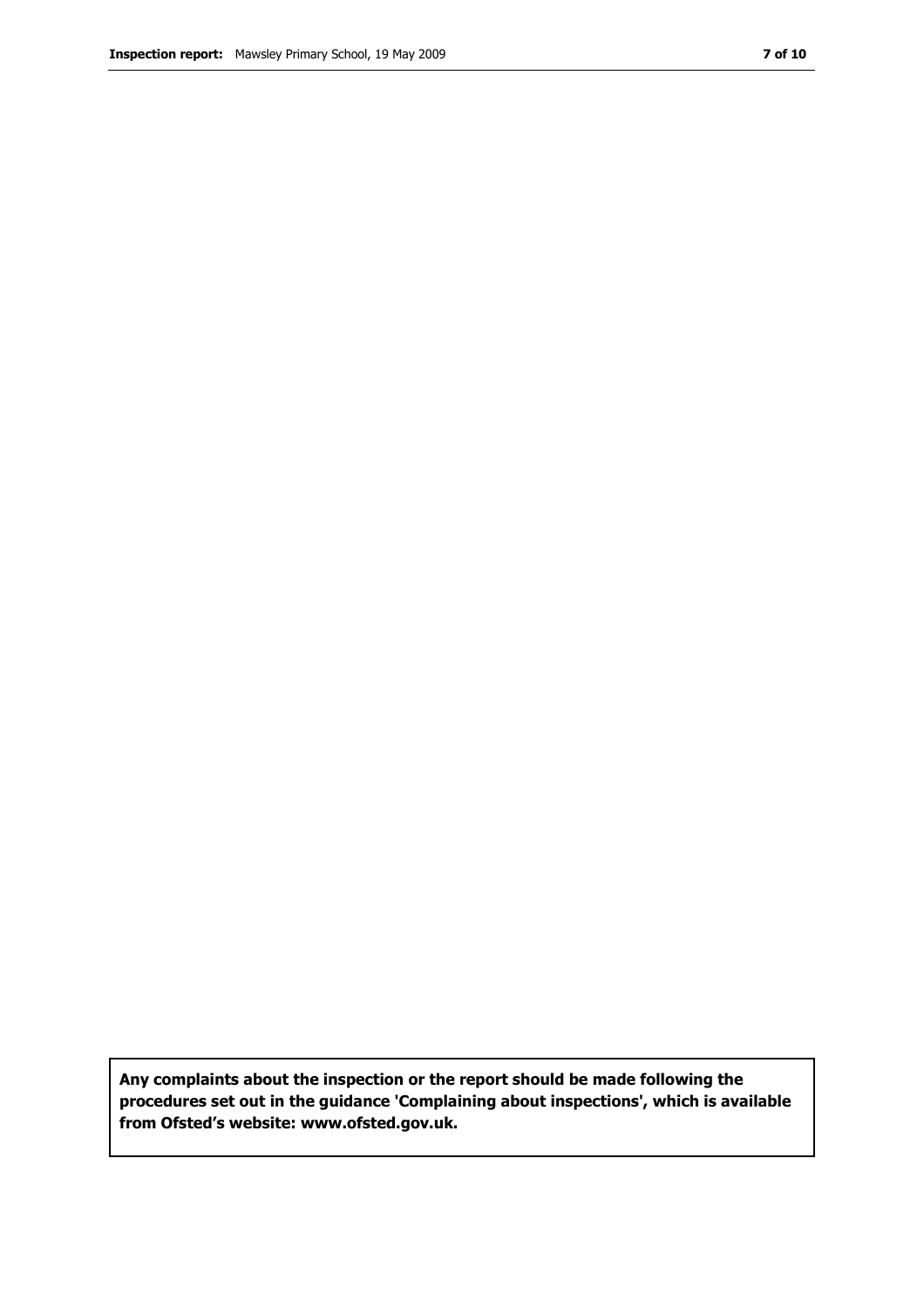## Inspection judgements

| Key to judgements: grade 1 is outstanding, grade 2 good, grade 3 | <b>School</b>  |
|------------------------------------------------------------------|----------------|
| satisfactory, and grade 4 inadequate.                            | <b>Overall</b> |

#### Overall effectiveness

| How effective, efficient and inclusive is the provision of education,<br>integrated care and any extended services in meeting the needs of<br>learners? | כ   |
|---------------------------------------------------------------------------------------------------------------------------------------------------------|-----|
| Effective steps have been taken to promote improvement since the<br>last inspection                                                                     | Yes |
| How well does the school work in partnership with others to promote<br>learners' well-being?                                                            |     |
| The capacity to make any necessary improvements                                                                                                         |     |

#### Effectiveness of the Early Years Foundation Stage

| How effective is the provision in meeting the needs of children in the<br><b>EYFS?</b>      | $\mathbf{2}$   |
|---------------------------------------------------------------------------------------------|----------------|
| How well do children in the EYFS achieve?                                                   |                |
| How good is the overall personal development and well-being of the children in<br>the EYFS? | $\overline{2}$ |
| How effectively are children in the EYFS helped to learn and develop?                       | 2              |
| How effectively is the welfare of children in the EYFS promoted?                            |                |
| How effectively is provision in the EYFS led and managed?                                   | 2              |

#### Achievement and standards

| How well do learners achieve?                                                                               |  |
|-------------------------------------------------------------------------------------------------------------|--|
| The standards $1$ reached by learners                                                                       |  |
| How well learners make progress, taking account of any significant variations<br>between groups of learners |  |
| How well learners with learning difficulties and/or disabilities make progress                              |  |

#### Annex A

 1 Grade 1 - Exceptionally and consistently high; Grade 2 - Generally above average with none significantly below average; Grade 3 - Broadly average to below average; Grade 4 - Exceptionally low.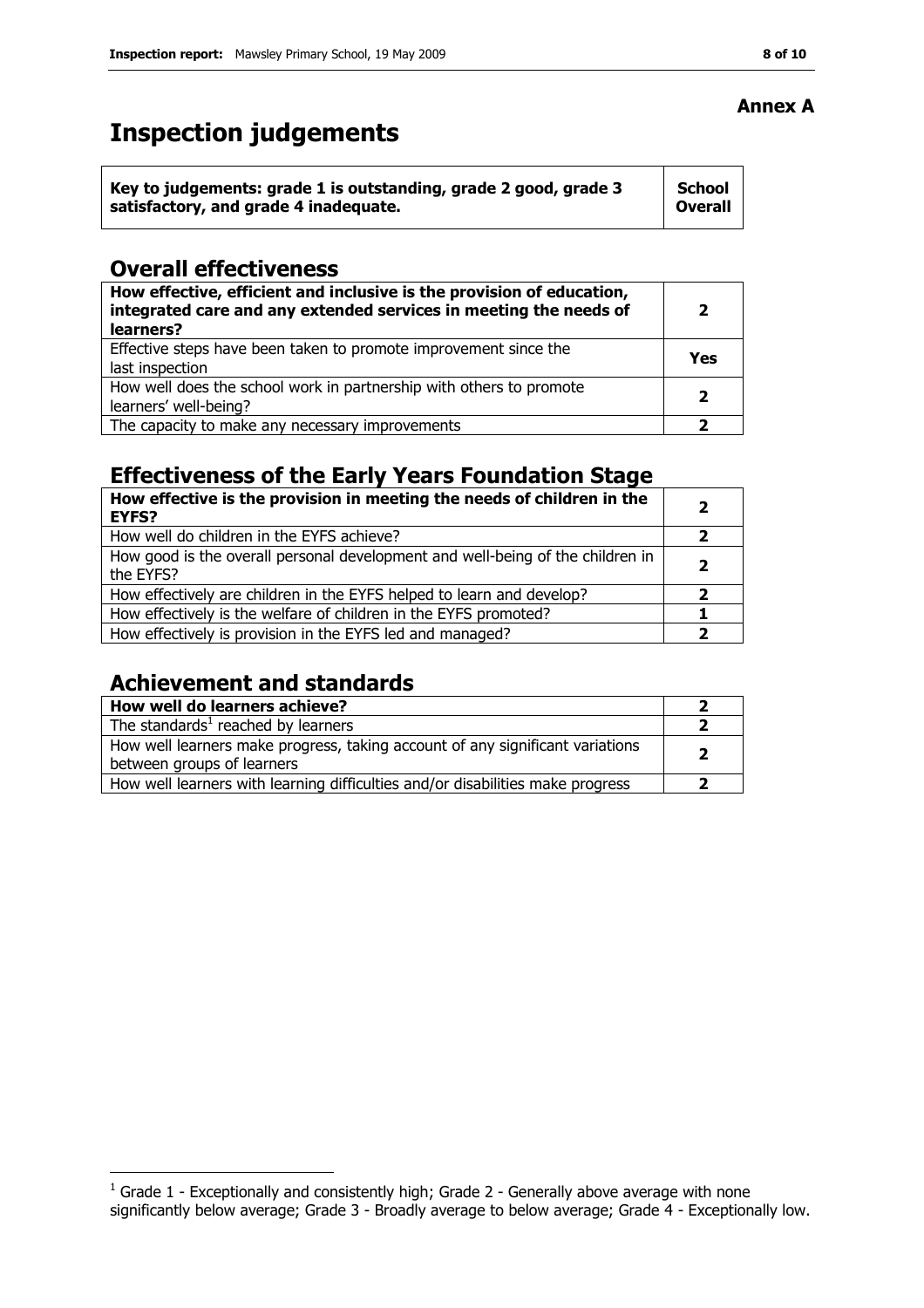### Personal development and well-being

| How good are the overall personal development and well-being of the<br>learners?                                 |  |
|------------------------------------------------------------------------------------------------------------------|--|
| The extent of learners' spiritual, moral, social and cultural development                                        |  |
| The extent to which learners adopt healthy lifestyles                                                            |  |
| The extent to which learners adopt safe practices                                                                |  |
| How well learners enjoy their education                                                                          |  |
| The attendance of learners                                                                                       |  |
| The behaviour of learners                                                                                        |  |
| The extent to which learners make a positive contribution to the community                                       |  |
| How well learners develop workplace and other skills that will contribute to<br>their future economic well-being |  |

## The quality of provision

| How effective are teaching and learning in meeting the full range of<br>learners' needs?              |   |
|-------------------------------------------------------------------------------------------------------|---|
| How well do the curriculum and other activities meet the range of<br>needs and interests of learners? | 1 |
| How well are learners cared for, guided and supported?                                                |   |

## Leadership and management

| How effective are leadership and management in raising<br>achievement and supporting all learners? | 2                       |
|----------------------------------------------------------------------------------------------------|-------------------------|
| How effectively leaders and managers at all levels set clear direction leading                     | 2                       |
| to improvement and promote high quality of care and education                                      |                         |
| How effectively leaders and managers use challenging targets to raise                              |                         |
| standards                                                                                          |                         |
| The effectiveness of the school's self-evaluation                                                  | 2                       |
| How well equality of opportunity is promoted and discrimination eliminated                         |                         |
| How well does the school contribute to community cohesion?                                         | $\overline{\mathbf{2}}$ |
| How effectively and efficiently resources, including staff, are deployed to                        | 2                       |
| achieve value for money                                                                            |                         |
| The extent to which governors and other supervisory boards discharge their                         | 2                       |
| responsibilities                                                                                   |                         |
| Do procedures for safeguarding learners meet current government                                    | Yes                     |
| requirements?                                                                                      |                         |
| Does this school require special measures?                                                         | <b>No</b>               |
| Does this school require a notice to improve?                                                      | No                      |